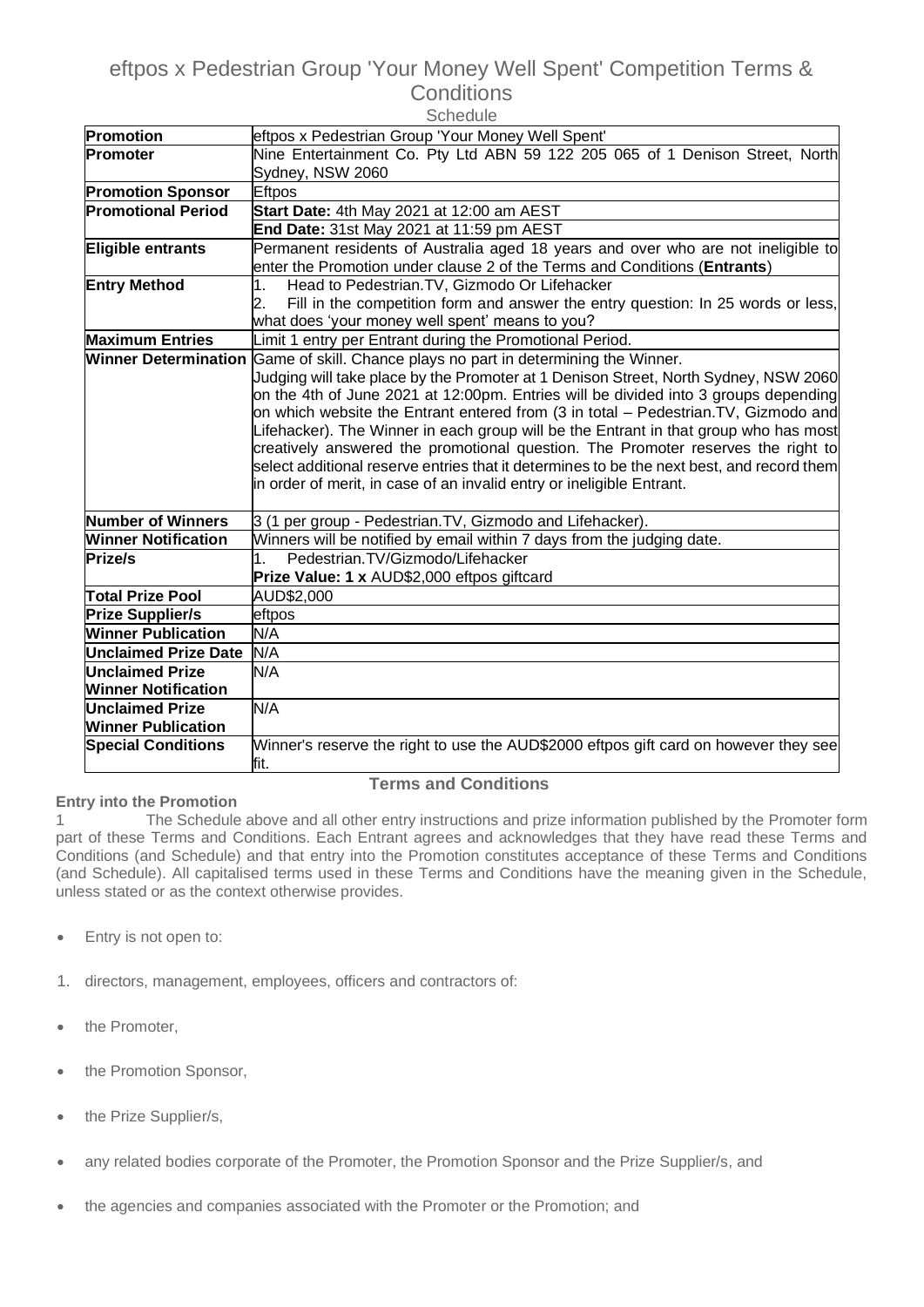- 1. a spouse, de facto spouse, partner, guardian, parent, child or sibling (whether natural or by marriage or adoption) of any person set out in clause 2a).
- Entries must be received by the Promoter during the Promotional Period. All entries are deemed to be received at the time of receipt by the Promoter, not the time of transmission by the Entrant. Records of the Promoter and its agencies are final and conclusive as to the time of receipt.
- Entrants may submit entries up to the Maximum Entries.
- Any and all entries that are made using any automated entry means, computer entry service or any other mechanical or electronic means that allows an individual to automatically enter repeatedly are invalid and will be rejected by the Promoter.
- Entry into the Promotion via social media, promotional website or email is free. However, any costs associated with accessing the relevant social media platform, promotional website or email service are the responsibility of each Entrant and dependent on the internet service provider used.
- All entries to the Promotion may be subject to verification by the Promoter. Entrants must, within seven (7) days of being asked and at the Promoter's cost, allow the Promoter to inspect and copy any documents that the Promoter may request establishing eligibility to enter the Promotion, including but not limited to receipts, evidence of age, residence and identity. The Promoter may decide in its sole discretion which documents are considered suitable for establishing eligibility to enter or win. If a Winner cannot provide suitable proof of eligibility to the Promoter's satisfaction, they forfeit their Prize in whole and no substitute or compensation will be offered.
- The Promoter may, at its absolute discretion, declare any or all entries made by an Entrant to be invalid if the Entrant:
- 1. fails to establish their entitlement to win the Promotion to the Promoter's satisfaction; or
- 1. fails to produce items as required by these Terms and Conditions or produces items that appear to be illegible, stolen, forged, reconstructed, altered, incomplete or tampered with in any way; or
- 1. appears, to the Promoter, to have tampered with, or benefited from tampering with, the entry process; or
- 1. has submitted an entry that is not in accordance with these Terms and Conditions; or
- 1. has, in the opinion of the Promoter, engaged in conduct in entering the Promotion which is fraudulent, misleading, deceptive or generally damaging to the goodwill or reputation of the Promotion or Promoter.

#### **Entry material**

- Entries must be submitted in accordance with the Entry Method and must not be: incomplete; incomprehensible; unlawful or capable of violating any law or giving rise to a civil action; obscene; defamatory or libellous; threatening or harassing; pornographic or contain nudity; hateful; offensive; incite or be capable of encouraging conduct that would be considered a criminal offence; and in violation of the terms and conditions of the relevant social media platform used to enter the Promotion.
- Entrants warrant that their entry is their own original work, it is not copied in any manner from any other work, and it does not infringe the copyright, moral rights, trade mark rights or any other rights of any third party.
- All entries immediately become and remain the property of the Promoter. The Promoter reserves the right to use, reproduce, distribute, prepare derivative works of and display the entry material (and authorise others to do the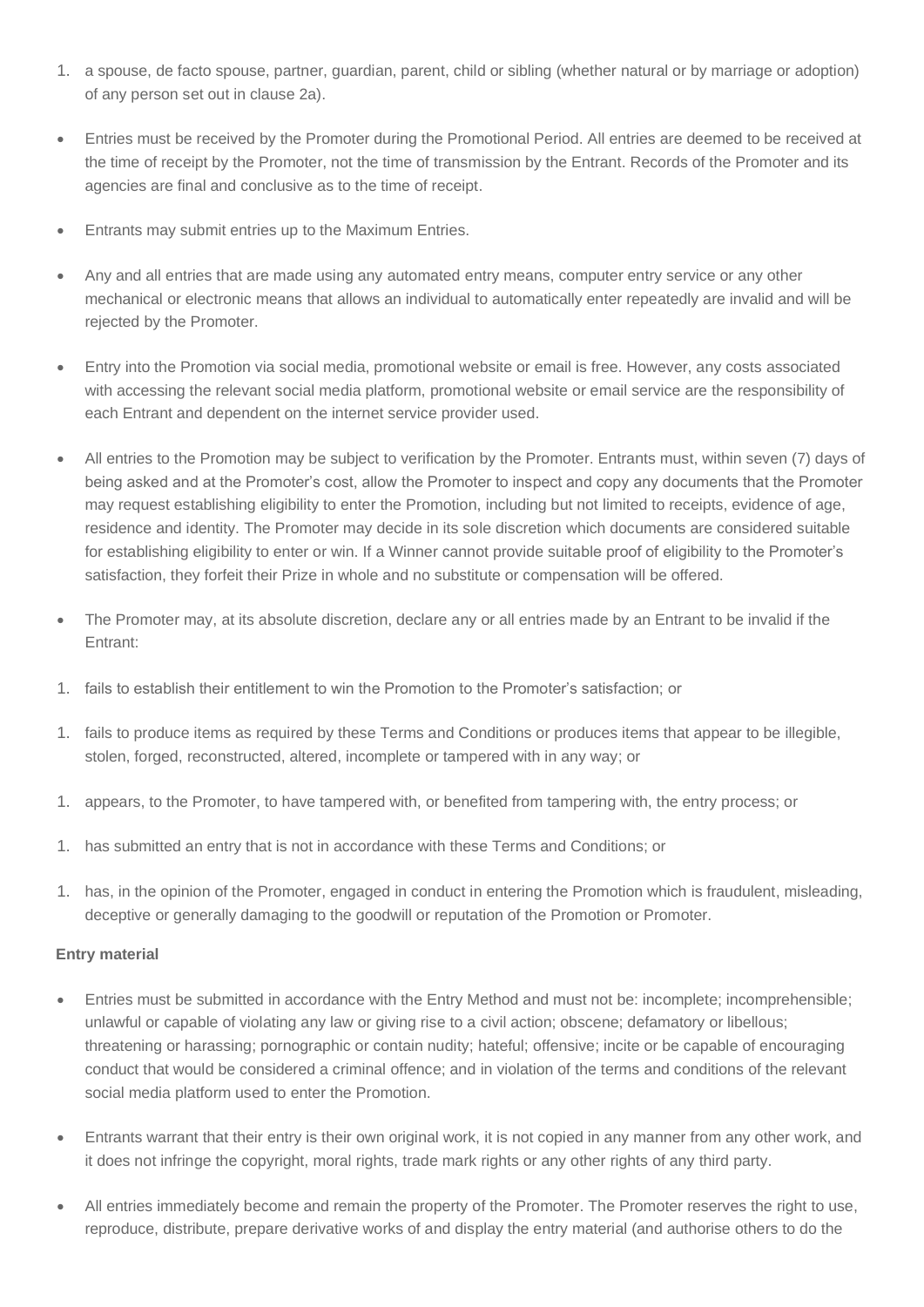same) for the purposes of conducting and promoting the Promotion, awarding the Prize and advertising and marketing the Promoter or the Promotion and/or future promotions on all media now known or later devised, in perpetuity.

- By entering the Promotion, Entrants consent to any use of their entry by the Promoter which may otherwise infringe an Entrant's moral rights in the entry material, including (without limitation), exercising any of the rights in the entry material without identifying the Entrant, and using the entry material in any way that the Promoter sees fit, even if it results in derogatory treatment of the entry material (as defined in the *Copyright Act1968* (Cth)).
- Each Entrant warrants that:
- 1. they have the full power and capacity to grant the rights, warranties and consents set out in these Terms and Conditions;
- 1. they will fully indemnify the Promoter against any loss or damage suffered by the Promoter:
- 1. if any of the warranties given by the Entrant are false;
- 1. as a result of any breach of clauses 9 and 10 of these Terms and Conditions by the Entrant; and
- 1. they have express consent from each person appearing in the entry material (or if a person appearing in the entry material is under the age of 18 from that person's parent or legal guardian) and the owner of any private property (including any items, objects or real property) appearing in the entry material.

#### **Winners**

- The Number of Winners will be determined from all valid and eligible entries received during the Promotional Period in accordance with the Winner Determination. The Winner/s will receive the Prize/s.
- The Winner/s will be notified in accordance with the Winner Notification.
- All reasonable attempts will be made to contact the Winner/s. If a Prize is forfeited for any reason that Prize will be awarded to the next best entry.

### **General prize terms**

- All Prize values are correct and based on the recommended retail value at the Start Date of the Promotion.
- Unless expressly stated as being included in the Prize/s, all other costs and expenses associated with taking the Prize/s become the responsibility of Winner/s.

•

- Winner/s should seek independent financial advice at the Winner's sole expense regarding any tax implications relating to the Prize/s or acceptance of the Prize/s.
- Each Prize will be awarded to the person named in the winning entry as judged or in accordance with the Winner Determination.
- Each Prize will be awarded in the Promoter's sole discretion. The Promoter may invalidate any prize claim where the Winner has breached these Terms and Conditions or otherwise failed to comply with any requirement under these Terms and Conditions.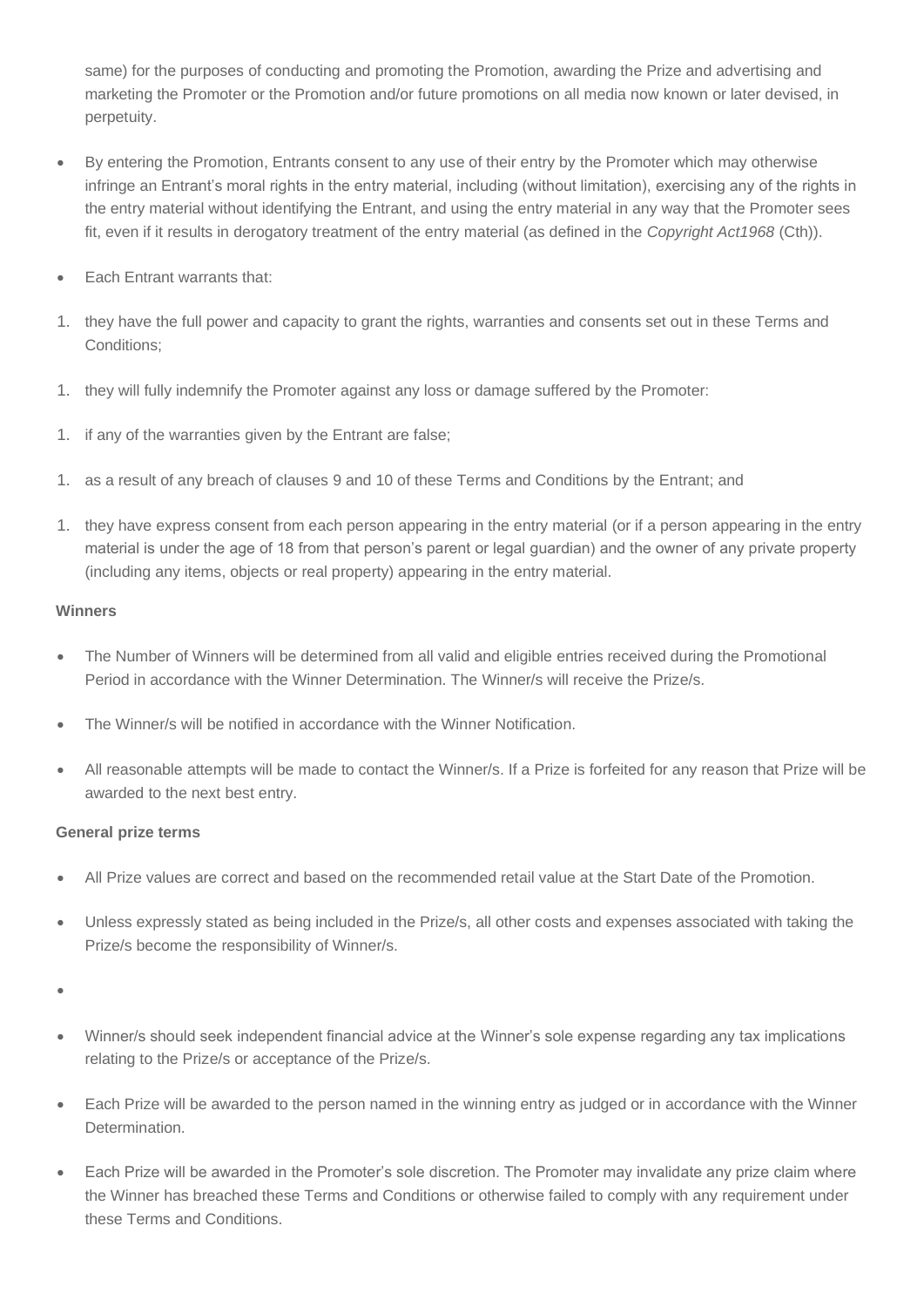• It is a condition of accepting the Prize/s that the Winner/s must sign a legal release or releases in a form determined by the Promoter, Prize Supplier/s and/or the Promotion Sponsor in their absolute discretion.

## **Publicity**

- By accepting a Prize, Winner/s and their guest/s agree that:
- 1. if requested by the Promoter, the Winner/s and their guest/s will:
- 1. provide comments about the Promotion and/or a photo or audio-visual clip of themselves; and
- 1. participate in any promotional activity in connection with the Promotion or the Prize;
- 1. the Promoter may use their name, image, comments, photographs or audio-visual clips (**Materials**) for publicity and promotional purposes in any form of media, without reference or compensation to the Winner/s and their guest/s or any other person;
- 1. the Promoter may use, reproduce, edit and communicate to the public the Materials at any time in any form of media;
- 1. the Promoter may license, authorise or otherwise transfer the rights in the Materials to others to do the same; and
- 1. the Winner/s and their guest/s unconditionally and irrevocably consent to any act or omission that would otherwise infringe any of their moral rights in the Materials and waive all moral rights in the Materials.

### **Use of social media**

- The following terms apply to the extent that the Promotion is conducted on, advertised or promoted on a social media platform owned by a third party (**Platform Operator**):
- 1. each Entrant acknowledges and agrees that the Promotion is in no way sponsored, endorsed or administered by, or associated with, any Platform Operator.
- 1. each Entrant releases each Platform Operator and its associated companies from all liabilities arising in respect of the Promotion;
- 1. to the extent relevant to the Promotion, the Promoter agrees and each Entrant must agree to adhere to the prevailing terms and conditions of each Platform Operator;
- 1. Entrants understand that they are providing their information to the Promoter and not to the Platform Operator;
- 1. Entrants are solely responsible and liable for any content or information they transmit to other users of the Platform Operator; and
- 1. any questions, comments or complaints about the Promotion must be directed to the Promoter not the Platform Operator.

### **Limitation of liability**

• Nothing in these Terms and Conditions limits, excludes or modifies or purports to limit, exclude or modify the statutory consumer guarantees as provided under the *Competition and Consumer Act 2010*, as well as any other implied warranties under the *Australian Securities and Investments Commission Act 2001* or similar State and Territory consumer protection laws (**Non-Excludable Guarantees**). Except for any liability that cannot by law be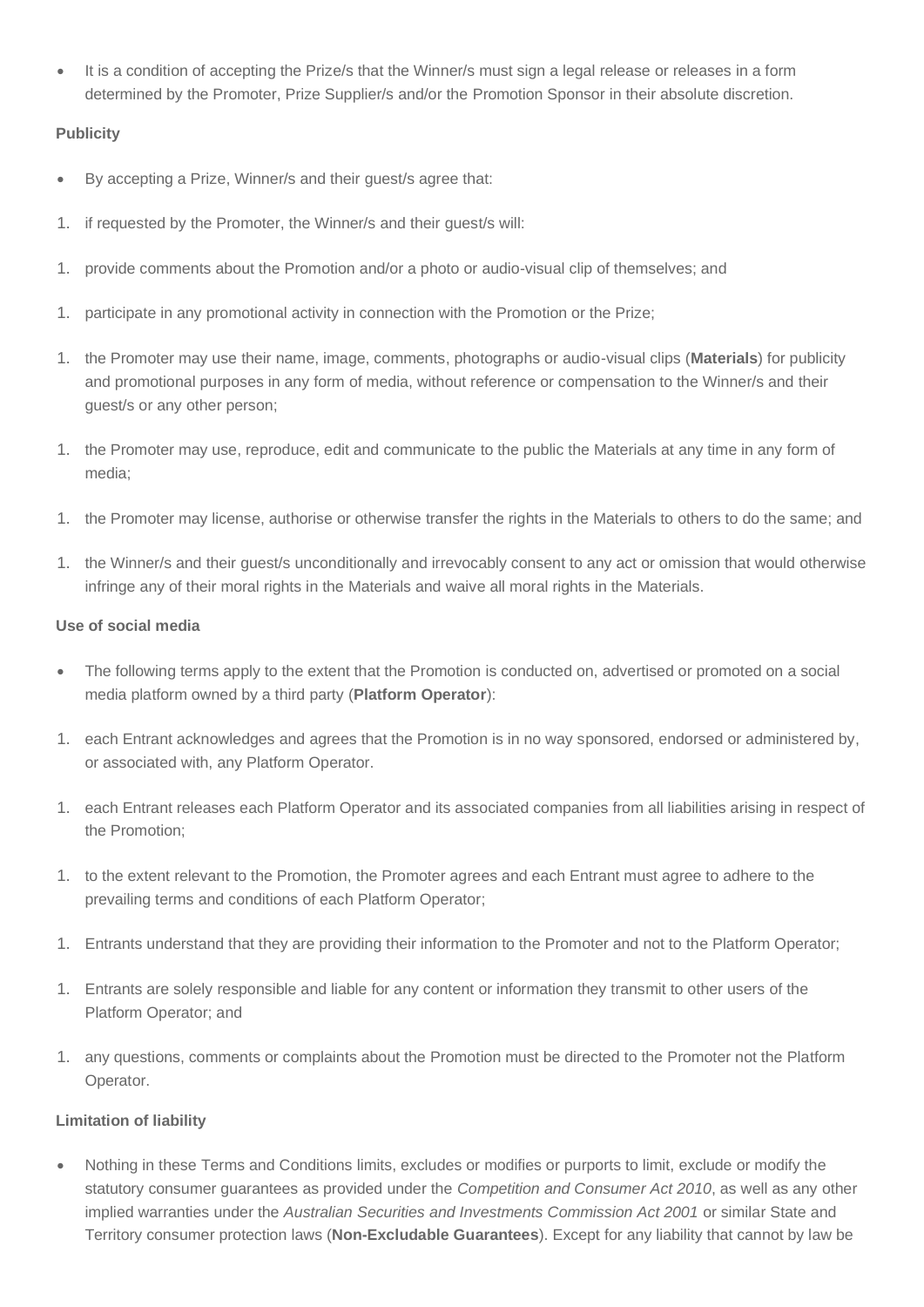excluded, including the Non-Excludable Guarantees, the Promoter, its associated agencies and companies and those agencies and companies associated with or involved in the Promotion (including each of their respective directors, officers, employees, servants, contractors and agents past and present) exclude all liability (including negligence), for any personal injury or death; or any loss or damage; whether direct, indirect, special or consequential (including loss of opportunity and loss of profit), arising in any way out of the Promotion or the Prize/s.

- Except for any liability that cannot by law be excluded, including the Non-Excludable Guarantees, the Promoter, its associated agencies and companies and those agencies and companies associated with or involved in the Promotion (including each of their respective directors, officers, employees, servants, contractors and agents past and present) is not responsible for and excludes all liability (including negligence), for any personal injury or death; or any loss or damage; whether direct, indirect, special or consequential (including loss of opportunity and loss of profit), arising in any way out of:
- 1. any technical difficulties or equipment malfunction (whether under the Promoter's control);
- 1. any incorrect or inaccurate information, caused either by users, by any of the equipment or programming associated with or used in connection with the Promotion, or by any technical error that may occur in the course of the Promotion;
- 1. any delays or failures in any telecommunications services or equipment;
- 1. any error, omission, interruption, deletion, defect, delay in operation or transmission, theft, destruction, unauthorised access or third party interference;
- 1. any entry or prize claim that is late, lost, incomplete, incorrectly submitted, delayed, illegible, corrupted, altered, damaged or misdirected (whether after their receipt by the Promoter) due to any reason beyond the reasonable control of the Promoter;
- 1. any variation in Prize value to that stated in these Terms and Conditions;
- 1. any tax liability incurred by a Winner or Entrant;
- 1. if a Prize or any part of a Prize is unavailable for any reason; or
- 1. use of the Prize/s.
- If a Prize is to be delivered directly to a Winner by a third party supplier, the Promoter accepts no responsibility or liability for any delay or failure by the third party to deliver the Prize, any loss or damage to the Prize, any delay or failure relating to the Prize itself or failure by the third party supplier to meet any obligations in these Terms and Conditions or otherwise.

#### **General**

- The Promoter reserves the right to take any action necessary in its sole discretion at any time, as appropriate.
- If there is a dispute concerning the conduct of the Promotion, the decision of the Promoter is final and binding on each Entrant and no correspondence will be entered into.
- Prize/s and participation in this Promotion may be subject to additional terms and conditions imposed by third parties. Entrants and Winners must comply with any such additional terms and conditions. The Promoter does not accept any responsibility and is not liable for any additional conditions imposed on the taking of a Prize or